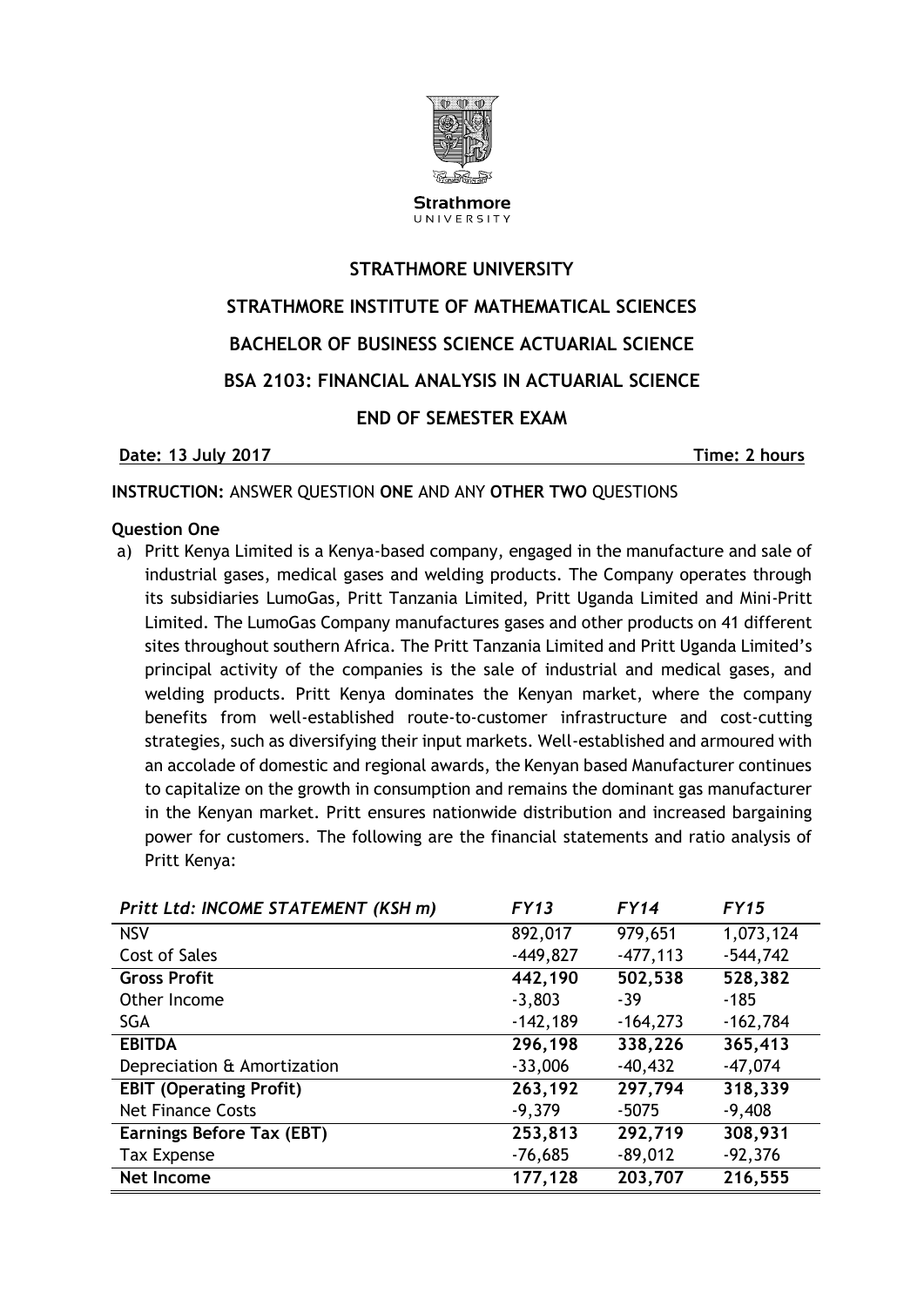| Pritt Ltd: BALANCE SHEET (KSH m)                               | <b>FY13</b>         | FY14                   | <b>FY15</b> |
|----------------------------------------------------------------|---------------------|------------------------|-------------|
|                                                                |                     |                        |             |
| Cash & Bank Balances                                           | 49,442              | 11,090                 | 35,767      |
| Receivables                                                    | 86,357              | 96,985                 | 157,028     |
| Inventories                                                    | 126,448             | 145,195                | 120,309     |
| <b>Others</b>                                                  | 0                   | 2,104                  | 7,404       |
| <b>Current Assets</b>                                          | 262,247             | 255,374                | 320,508     |
| Property Plant & Equipment                                     | 426,662             | 474,670                | 503,359     |
| <b>Others</b>                                                  | 49,431              | 49,069                 | 49,174      |
| <b>Fixed Assets</b>                                            | 476,093             | 523,739                | 552,533     |
| <b>Total Assets</b>                                            | 738,340             | 779,113                | 873,041     |
| Payables                                                       | 129,505             | 117,849                | 144,439     |
| <b>Bank Overdraft</b>                                          | 0                   | 0                      | 0           |
| <b>Short Term Borrowings</b>                                   | 71,724              | 54,642                 | 56,630      |
| <b>Others</b>                                                  | 5,772               | 3,315                  | 4,499       |
| <b>Short Term Liabilities</b>                                  | 207,001             | 175,806                | 205,568     |
| Long Term Borrowings                                           | 1,875               | 2,250                  | 1,500       |
| <b>Corporate Bond</b>                                          | 0                   | 0                      | 0           |
| <b>Others</b>                                                  | 41,862              | 48,454                 | 53,178      |
| <b>Long Term Liabilities</b>                                   | $\overline{43,737}$ | 50,704                 | 54,678      |
| <b>Shareholders' Equity</b>                                    | 487,602             | 552,603                | 612,795     |
| <b>Total Equity + Liabilities</b>                              | 738,340             | 779,113                | 873,041     |
|                                                                |                     |                        |             |
|                                                                | <b>FY13</b>         | <b>FY14</b>            | <b>FY15</b> |
| Pritt Ltd: CASH FLOW STATEMENT (KSH m)                         |                     |                        |             |
| <b>Cash from Operating Activities</b>                          |                     | 201,004                |             |
| Cash from Investing Activities                                 |                     | $-12,572$<br>$-88,078$ |             |
| <b>Cash from Financing Activities</b><br><b>Free Cash Flow</b> |                     | 100, 354               |             |
|                                                                |                     |                        | 181,040     |
| <b>Real Cash Change</b>                                        |                     | $-38,352$              | 24,677      |
| Difference                                                     |                     | $-138,706$             | $-156,363$  |
|                                                                |                     |                        |             |
| <b>Retained Earnings</b>                                       |                     | 65,001                 |             |
| N/I                                                            |                     | 203,707                | 216,555     |
| Dividends                                                      |                     | 138,706                |             |
| Others (e.g. Shares: New Issue/Buy Back)                       |                     | 0                      | 0           |
|                                                                |                     |                        |             |
|                                                                |                     |                        |             |
| <b>Pritt Ltd: RATIO ANALYSIS</b>                               | <b>FY13</b>         | <b>FY14</b>            | <b>FY15</b> |
| <b>Growth Rates</b>                                            |                     |                        |             |
| <b>NSV</b>                                                     |                     | 9.8%                   | 9.5%        |
| <b>EBITDA</b>                                                  |                     | 14.2%                  | 8.0%        |
| <b>EBIT</b>                                                    |                     | 13.1%                  | 6.9%        |
| <b>Efficiency</b>                                              |                     |                        |             |
| <b>Collection Period</b>                                       |                     | 34                     |             |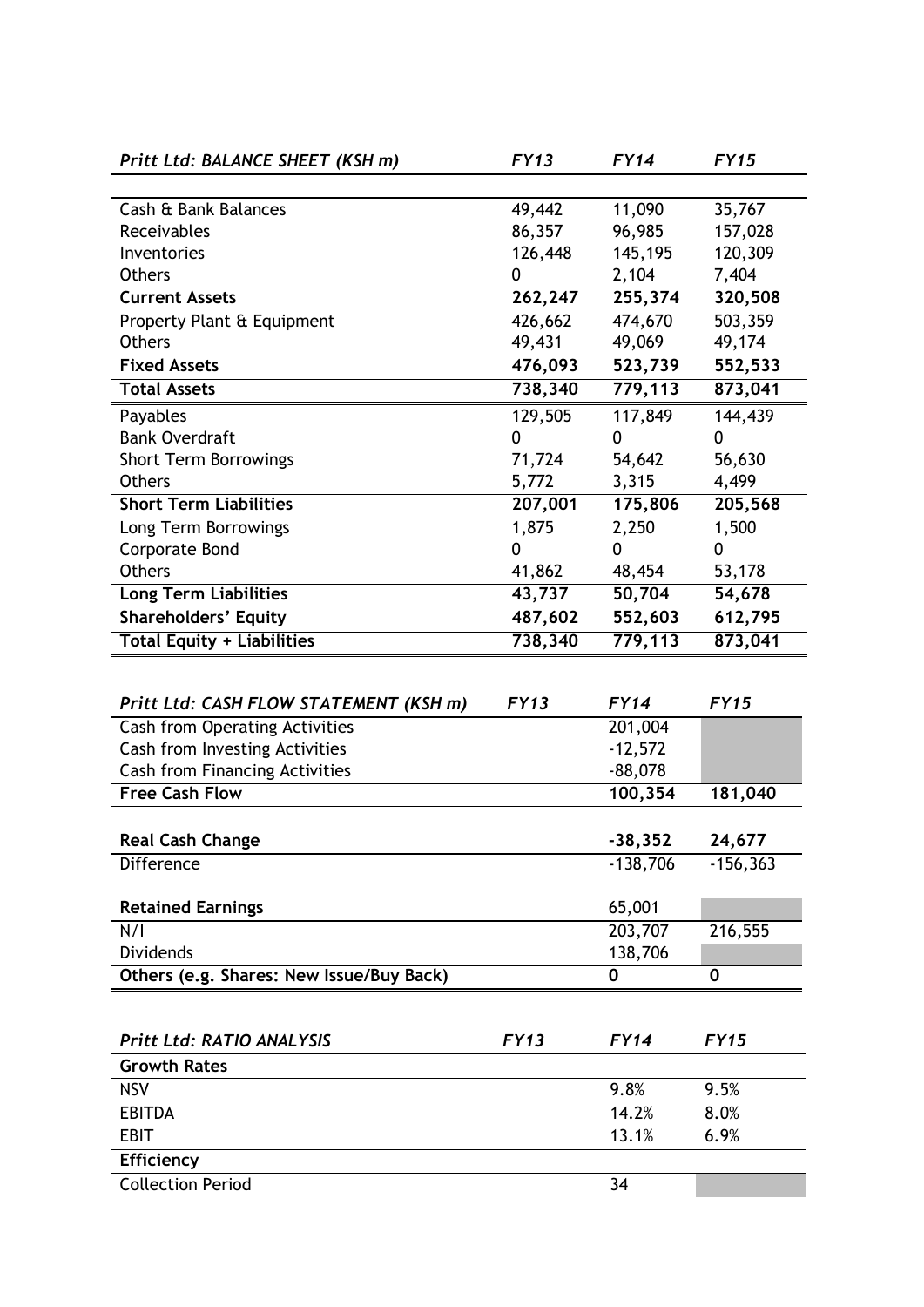| Days Payables Outstanding    |       | 95    | 88    |
|------------------------------|-------|-------|-------|
| <b>Inventory Turnover</b>    |       | 3.5   |       |
| <b>Cash Conversion Cycle</b> |       | 43    |       |
| <b>Total Asset Turnover</b>  |       | 1.3   | 1.3   |
| Liquidity                    |       |       |       |
| <b>Current Ratio</b>         | 1.27  | 1.45  |       |
| <b>Quick Ratio</b>           | 0.66  | 0.63  |       |
| <b>Cash Ratio</b>            | 0.24  | 0.06  | 0.17  |
| Solvency                     |       |       |       |
| Debt to Equity               | 25%   | 20%   |       |
| Debt to Total Assets         | 16%   | 14%   | 13%   |
| Degree of Operating Leverage |       | 1.3   |       |
| Profitability                |       |       |       |
| <b>Gross Margin</b>          | 50%   | 51%   | 49%   |
| <b>EBITDA Margin</b>         | 33%   | 35%   | 34%   |
| <b>EBIT Margin</b>           | 30%   | 30%   | 30%   |
| Net Income Margin            | 20%   | 21%   | 20%   |
| <b>ROE</b>                   | 36%   | 37%   | 35%   |
| <b>ROA</b>                   | 24%   | 26%   | 25%   |
| <b>Effective Tax rate</b>    | 43.3% | 43.7% | 42.7% |
| <b>ROIC</b>                  | 30.0% | 31.2% |       |

#### **Required:**

- **i.** Fill in the missing positions in Pritt's cash flow statement for 2015. **(8 Marks)**
- **ii.** Calculate the missing ratios in Pritt's ratio analysis for 2015. **(8 Marks)**
- iii. What do the cash conversion cycles tell us about working capital (WC) management in Pritt? **(2 Marks)**
- **iv.** How did return on invested capital (ROIC) change during the last year and what is the main driver behind the change? **(2 Marks)**
- b) Cash budget projects the cash change over forecasted period as difference between expected cash inflow and outflow. It relies on cash rather than accrual accounting. Explain what each means and why it is so that it relies on Cash accounting

**(4 marks)**

- c) Comment on whether the following statements (i) to (iii) below are True or False. Make sure to provide explanation backing your answer. No marks will be awarded for simply answering True of False **(6 marks)**
	- i) If a company increases its dividend, its net income will decrease.
	- ii) You can construct a cashflow statement for 2014 if you have a company's balance sheet for year-end 2013 and 2014.
	- iii) The "goodwill" account on the balance sheet is an attempt by accountants to measure the benefits that result from a company's public relations efforts in the community.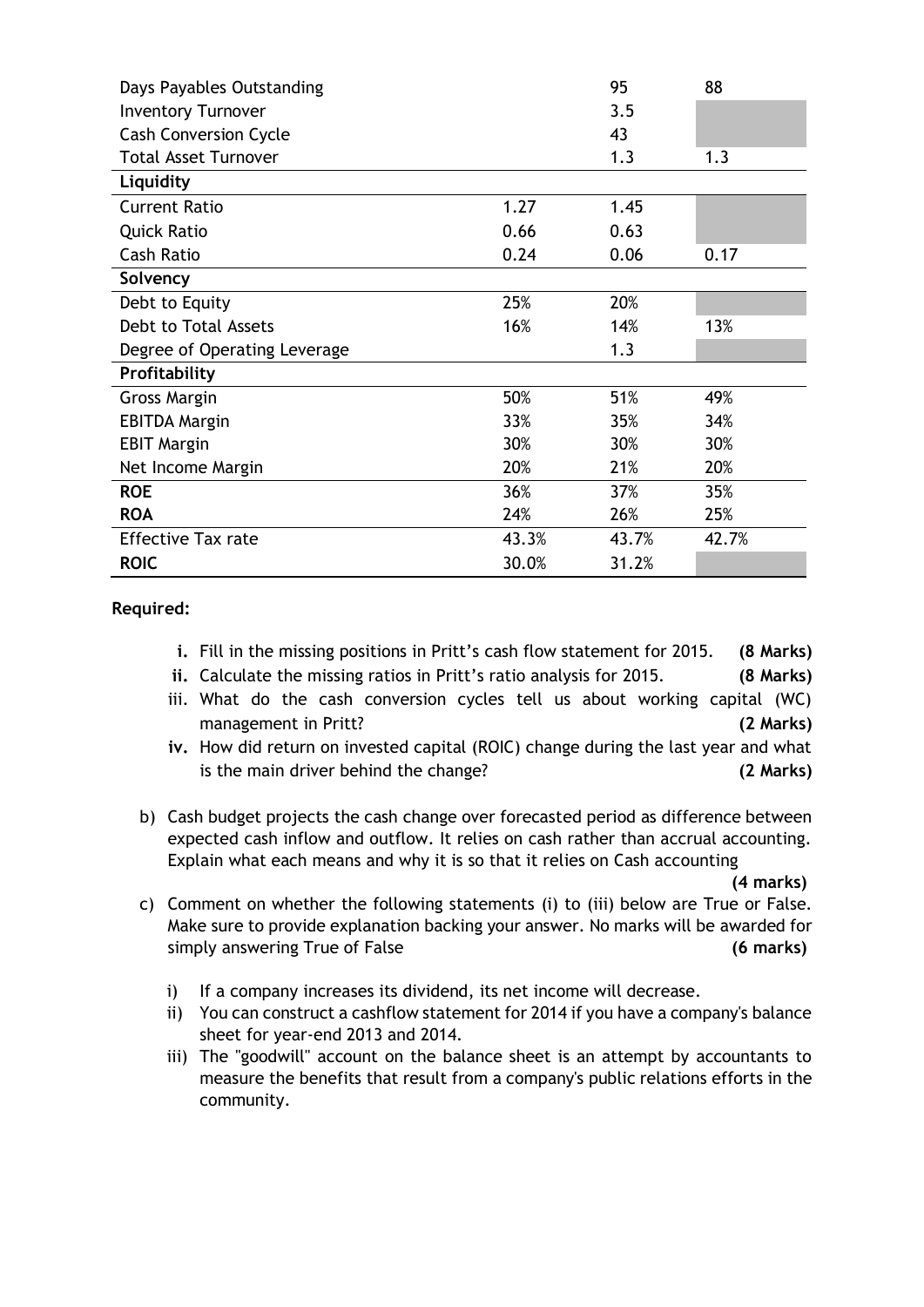### **Question Two**

**PART A**

a) Using the information below, construct a monthly cash budget for January through March 2015. What is the total cash (need) in March 2015 taking into account the annual interest rate of 12% payable monthly? **(16 Marks)**

| Wages payable monthly                         | 180 |
|-----------------------------------------------|-----|
| Principal payment on debt due March           | 210 |
| Interest due in March                         | 90  |
| Dividend payable in March                     | 300 |
| Taxes payable in February                     | 180 |
| Addition to accumulated depreciation in March | 30  |

|                         | Oct. 14 | Nov.14 | Dec. 14 | Jan. 15 | Feb.15 | Mar. 15 |
|-------------------------|---------|--------|---------|---------|--------|---------|
| <b>Net Sales</b>        | 360     | 420    | 1,200   | 600     | 240    | 240     |
| +Cash (20% sales)       | 72      | 84     | 240     |         |        |         |
| +Receivables (30 D) 288 |         | 336    | 960     |         |        |         |
| Receivables             |         | $-288$ | $-336$  |         |        |         |
| Receivables End         |         | 336    | 960     |         |        |         |
| <b>Cash Change</b>      |         | 372    | 576     |         |        |         |

| <b>Purchases</b>   | 510 | 540   | 1,200  | 300 | 120 | 120 |
|--------------------|-----|-------|--------|-----|-----|-----|
| +Payables (60 D)   | 510 | 540   | 1,200  |     |     |     |
| -Payables          |     |       | $-510$ |     |     |     |
| Payables End       |     | 1,050 | 1,740  |     |     |     |
| <b>Cash Change</b> |     |       | -510   |     |     |     |

| Wages             |  |  |  |
|-------------------|--|--|--|
| Debt              |  |  |  |
| Dividends         |  |  |  |
| Tax               |  |  |  |
| Depreciation      |  |  |  |
| <b>Cash Needs</b> |  |  |  |

| <b>Cash Beginning</b> |  |     |  |  |
|-----------------------|--|-----|--|--|
| <b>Cash Change</b>    |  |     |  |  |
| <b>Cash End</b>       |  | 234 |  |  |

| Desirable Cash Balance      | 150 |
|-----------------------------|-----|
| <b>Cash surplus/deficit</b> |     |

| Interest           |  |  |  |
|--------------------|--|--|--|
| Total Cash (Needs) |  |  |  |
| <b>PART B</b>      |  |  |  |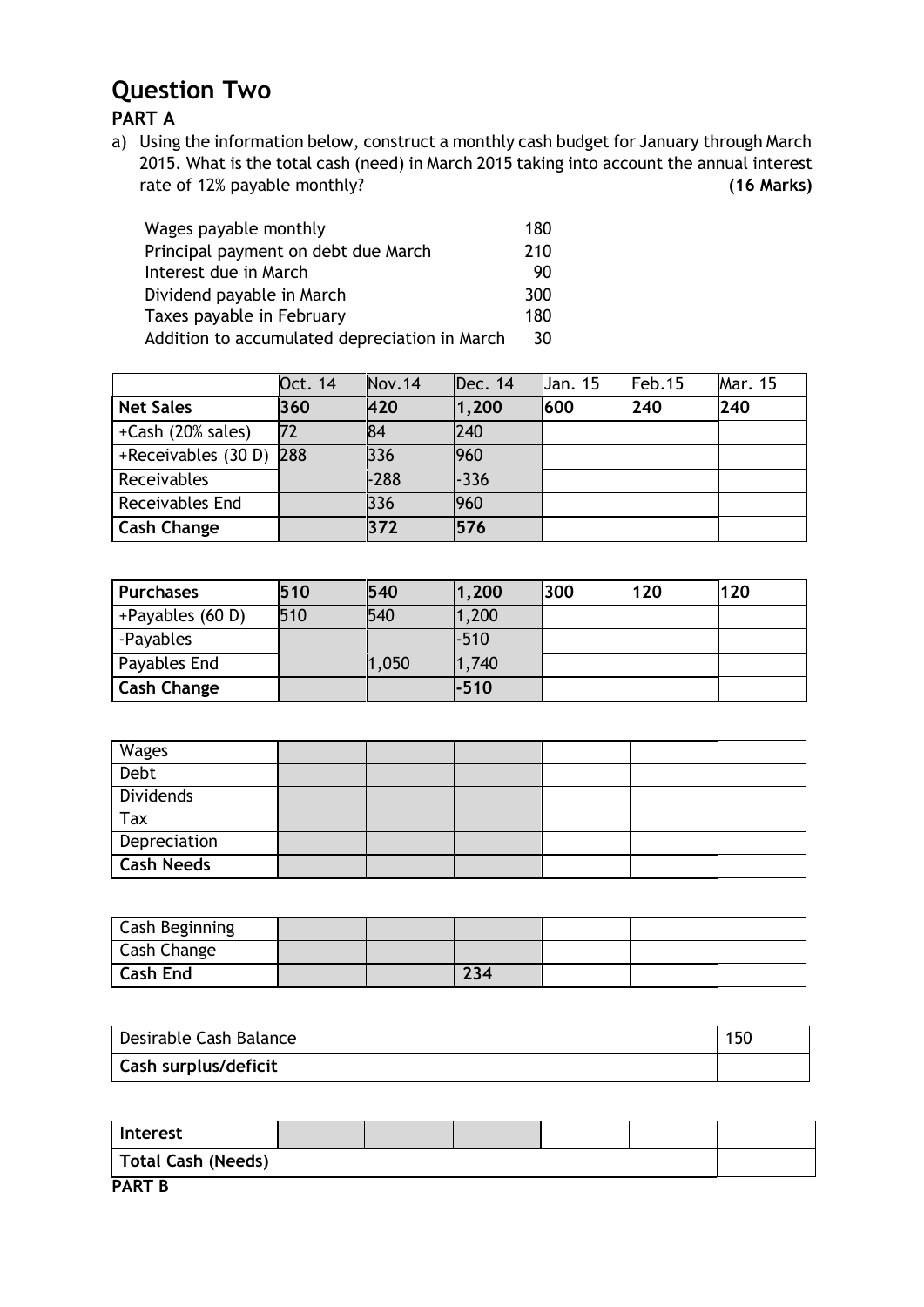b) Precision Corporation had net income of \$5 million this year on net sales of \$125 million per year. At the beginning of this year, its debt-to-equity ratio was 1.5 and it held \$75 million in total liabilities. It paid out \$2 million in dividends for the year. What is Precision Corporation's sustainable growth rate? (4 marks)

## **Question 3**

- a) The Board of Directors of Interscope Records Inc., has been pressuring its CEO and CIO to boost ROE. During a recent interview on BusinessWatch, he announces his plan to improve the firm's financial performance. He will raise prices on all of the company's releases on Tidal (an online music purchasing platform) by 20%. He justifies the plan by observing the ROE can be decomposed into the product of profit margin, asset turnover, and financial leverage. By raising prices, he will increase the profit margin and thus ROE. Does this plan make sense to you? Why or why not? **(3 marks)**
- b) Which company would you expect to have a higher price-to-earnings ratio, technologyoriented company or railroad construction company ? Why? **(3 marks)**
- c) Which company would you expect to have the higher debt-to-equity ratio, a financial institution or a high-technology company with a new invention released to the market? Why? **(3 marks)**
- d) You are responsible for labor relations in your company. During heated labor negotiations, the General Secretary of your largest union exclaims, "*Look, this company has \$15 billion in assets, \$7.5 billion in equity, and made a profit last year of \$300 million-due largely, I might add, to the effort of the union employees. So don't tell me you can't afford our wage demands.*" How would you reply? (**3 marks)**
- e) Which company would you expect to have a higher profit margin, an appliance manufacturer or a grocer? Why? **(3 marks)**
- f) To estimate Missed Places Inc.'s (MP) external financing needs, the CFO needs to figure out how much equity her firm will have at the end of next year. At the end of the most recent fiscal year, MP's retained earnings were \$158,000. The Controller has estimated that over the next year, gross profits will be \$360,700, earnings after tax will total \$23,400, and MP will pay \$12,400 in dividends. What are the estimated retained earnings at the end of next year? **(5 marks)**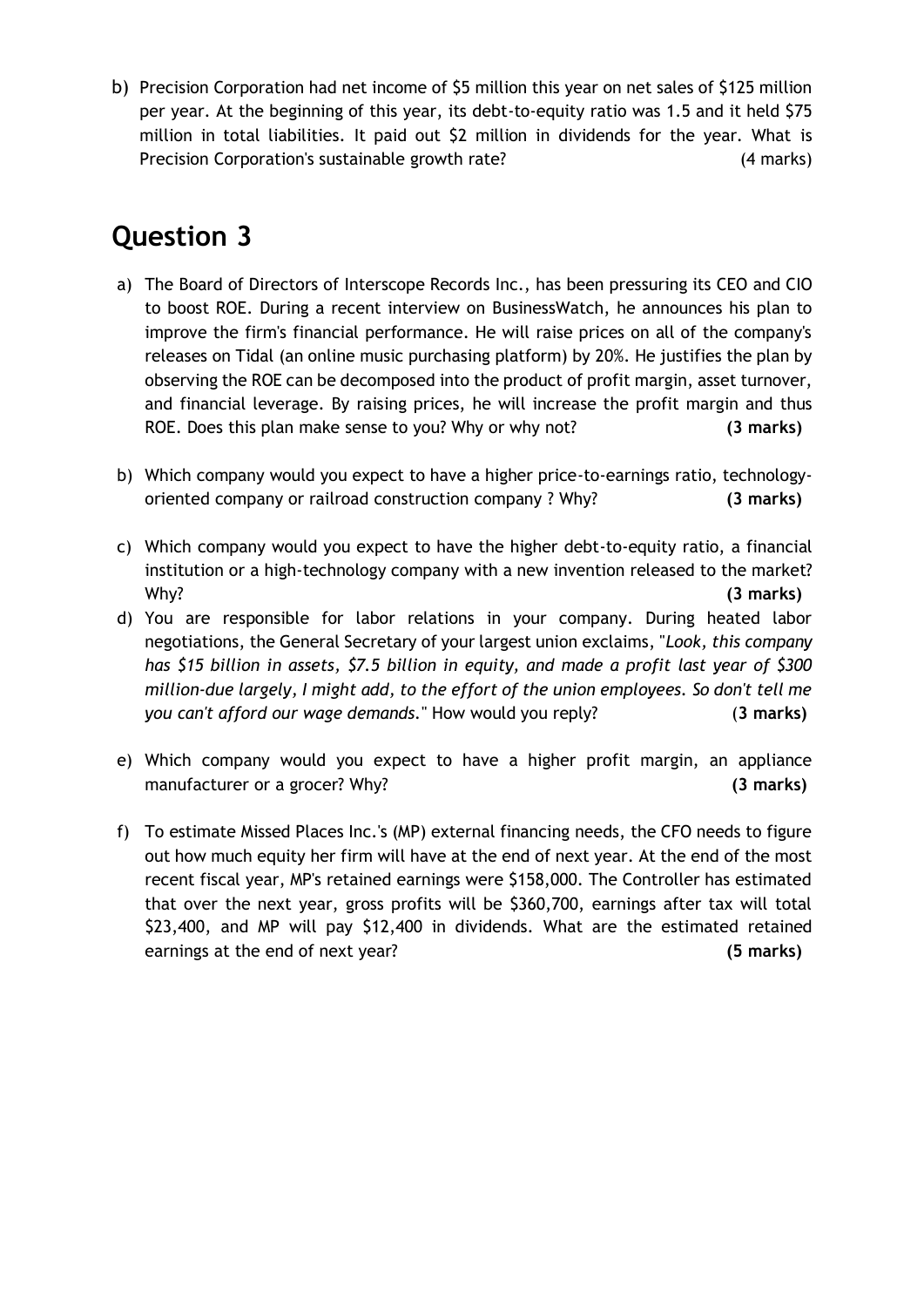## **Question 4**

- a) Calculate sustainable growth ratio for each year presented in the table below and compare it with actual ones. **(4 marks)**
- b) What is the problem and how can the company cope with it? Mention and clearly explain four potential solutions in the context of this business (**10 marks)**

| Year                     | 2009   | 2010   | 2011   | 2012   |
|--------------------------|--------|--------|--------|--------|
| Profit margin            | 12.5%  | 14%    | 16%    | 14%    |
| Retention percentage     | 99%    | 97.5%  | 98.8%  | 93.2%  |
| Asset turnover           | 1.25   | 1.14   | 1.11   | 0.9    |
| Assets (end of the year) | 250000 | 310000 | 398600 | 489200 |
| Equity (end of the year) | 110000 | 176000 | 213000 | 306000 |
| Growth rate (sales) (%)  | 17.6   | 16.4   | 21.3   | 8.6    |

- c) "Cash is king" is a common phrase in financial analysis that is used to reiterate the importance of cash flows over earnings. Explain how you would go about analyzing a company's cash flow generating capacity by examining the earnings before interest, tax, depreciation and amortisation (EBITDA). **(3 marks)**
- d) Proforma Financial statements by definition are predictions of the company's financial statements at a future point in time. Why is it important to analyze the historical performance of the company before constructing pro-forma financial statements

**(3 marks)**